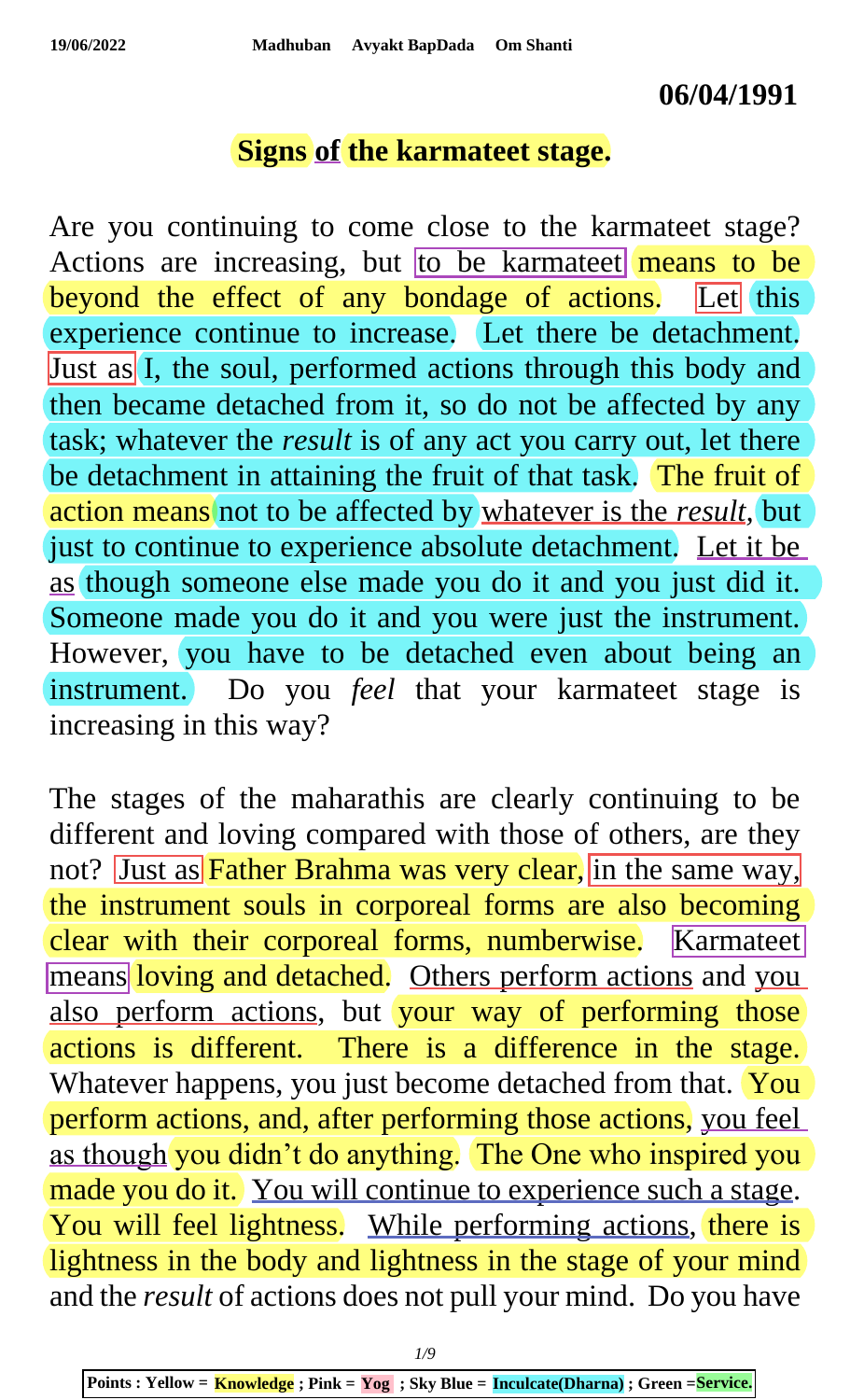such a stage? The more the task continues to increase, the more your lightness will also increase. Actions will not pull you to themselves, but you will carry them out as though the master is inspiring the actions to take place and the instrument is carrying them out as an instrument.

The sign of lightness in the soul is that the special powers of the soul – the mind, intellect and sanskars – will also continue to become light in the same way. Your thoughts will give you the experience of a stage of complete lightness. The decisionmaking power of the intellect will also work as though it hasn't done anything, and no sanskar will attract you. It will be as though the Father's sanskars are working. You will experience *lightness* in all three subtle powers – the mind, intellect and sanskars. It will automatically emerge from everyone's heart and lips: "As is the Father, so are the children, loving and detached", because, according to the time, the atmosphere outside will continue to become heavier day by day. The heavier the atmosphere outside becomes, the *lighter* the thoughts, actions and relationships of the specially beloved children will continue to become. Because of this *lightness*, all your activities will continue in a very *light* way. Because the atmosphere is tamopradhan, others will experience heaviness in many different ways. There will be heaviness in the nature and heaviness in the attitudes of human souls. For this, too, your lightness will make others light. Achcha. Everything is going well, is it not? You are not affected by the activities, but you are able to create an impact on the activities. Whatever you do or hear, the stage of your lightness creates an impact on the task. Any fluctuation in the activities does not affect you. An unshakeable stage also makes the task unshakeable. A task that is impossible in every way is easily becoming possible and will continue to do so. Achcha.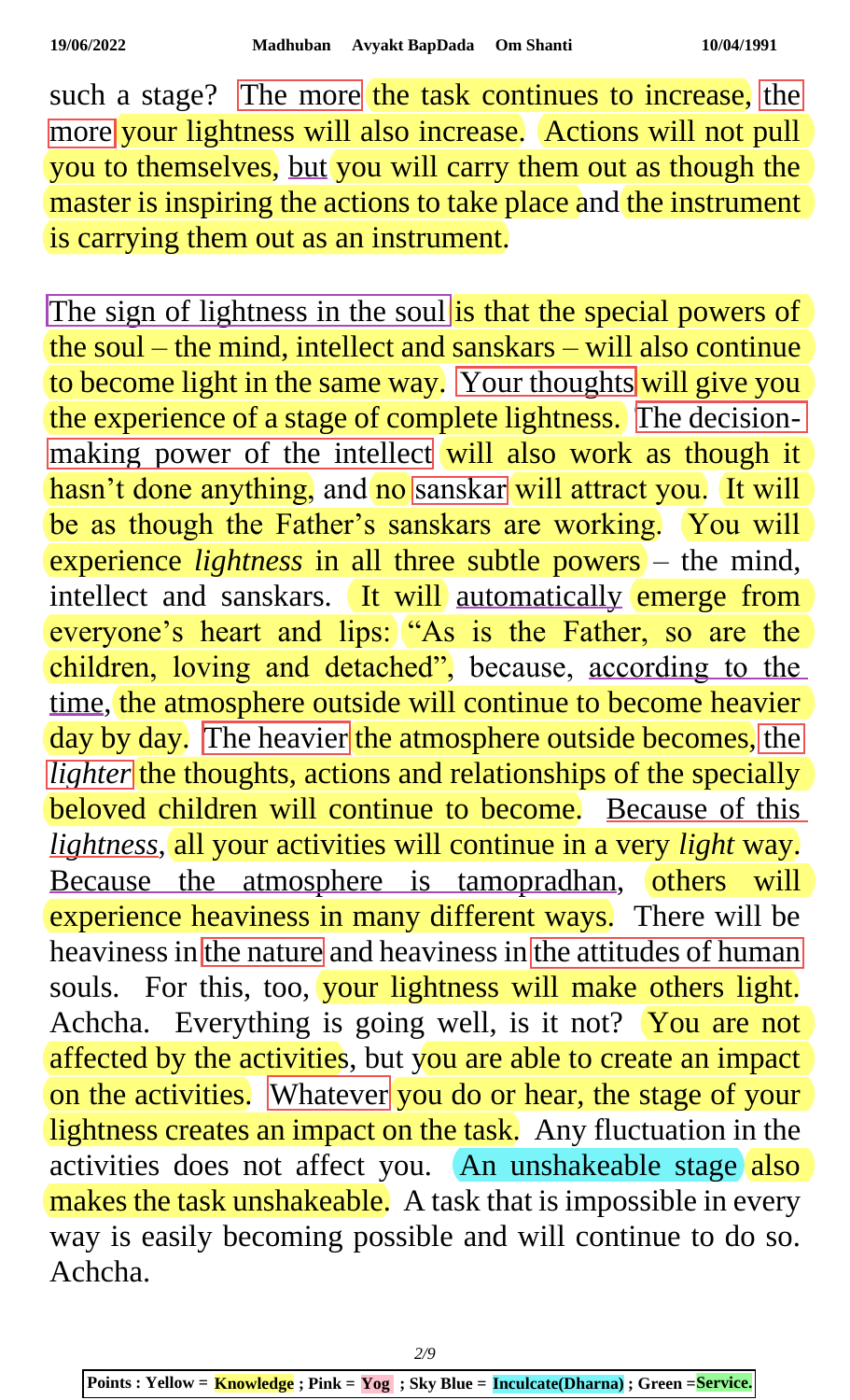# **19/06/2022 Madhuban Avyakt BapDada Om Shanti 10/04/1991**

## **In order to be seated on the heart-throne and the throne of the world, give happiness and receive happiness.**

Today, the Master of the World is seeing His children who are the children (balak) and the masters (malik). All the children are at present masters of themselves and, in other births, too, they will become masters of the world. Godly children become the masters. 'Brahmin souls' means souls who are masters. At present, you are the masters of all your sense organs; you are not souls who are dependent. You are the ones who have a right, that is to say, you are the masters. You are not under the influence of your physical organs. This is why you are the children who are the masters. You experience the Godly intoxication of being a child and you also experience the intoxication of being a self-sovereign. You have *double* intoxication. The sign of intoxication is imperishable spiritual happiness. Do you constantly experience yourselves to be the souls out of the whole world who have the fortune of happiness? Wah! my elevated fortune, that is, my elevated luck. You have the fortune of happiness and you constantly eat the nourishment of happiness and serve it to others as well. Along with that, you always swing in the swing of happiness. You give others the great donation of happiness and create their fortune of happiness. In the same way, have you made your life as invaluable as a diamond, or are you still making it that? Have you already made it that or is it still being made that now? Brahmin life means to stay in happiness, to eat the nourishment of happiness and to stay in the swing of happiness. You are such Brahmins, are you not? What is there in life apart from happiness? Your life itself is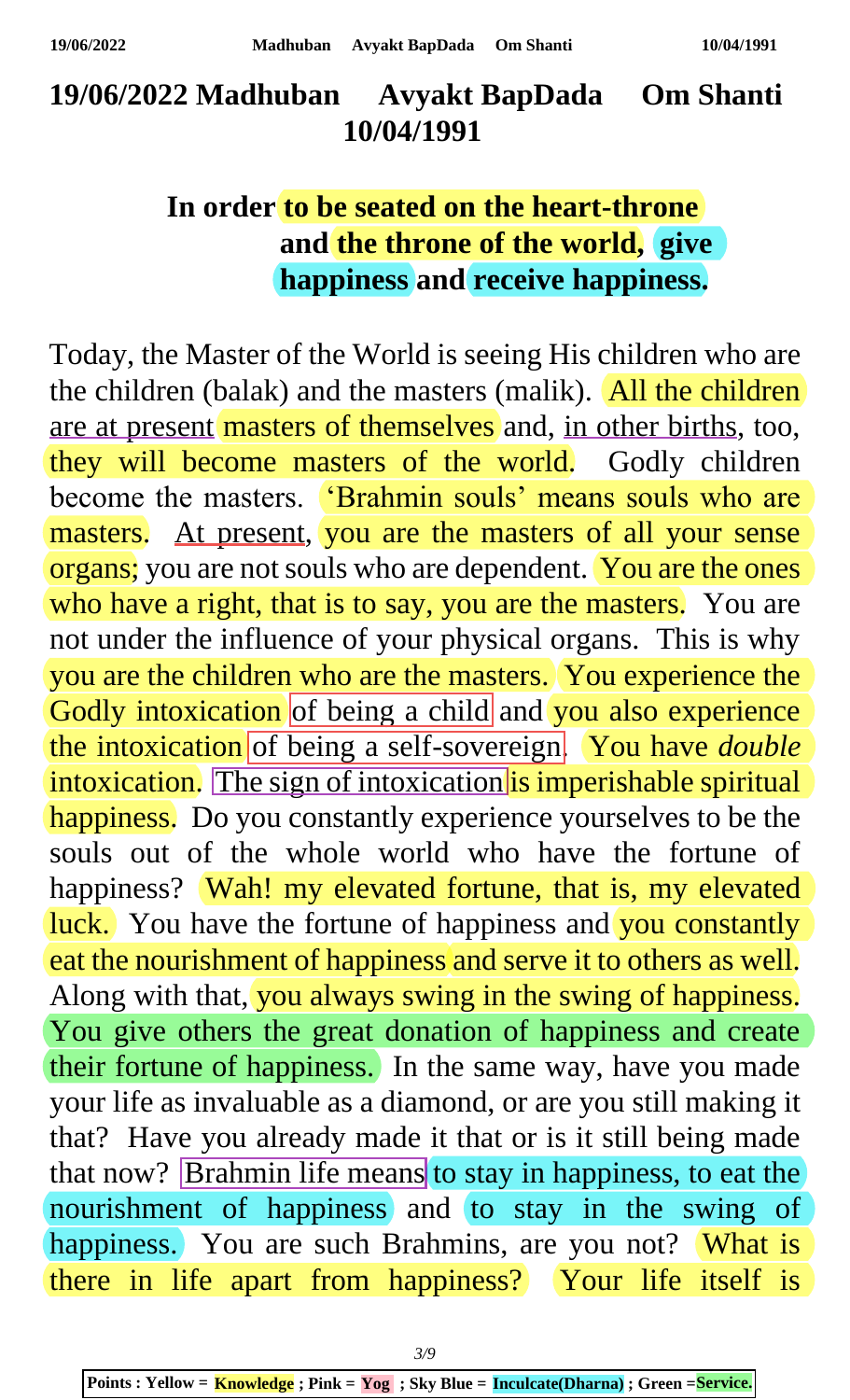happiness. If you do not have happiness, you do not have a Brahmin life. To remain happy is to live a life worth living.

Today, BapDada was seeing the account of charity of all the children because all of you are charitable souls. You are accumulating accounts of charity for innumerable births. How much charity did you accumulate throughout the whole day? You can *check* this for yourselves, can you not? One is to give a donation and the other is to perform charity. Charity has greater importance than a donation. An act of charity is an act of altruistic service. An act of charity is not showy, but it is done from your heart. A donation can either be showy or from your heart. An act of charity is an act in which you become co-operative with souls at their time of need, that is, you are useful to them. A soul who performs charitable actions receives blessings from the hearts of many souls. They don't just say "*Thanks*" with their lips, but the attainments of blessings in their hearts are accumulated in an incognito way. A charitable soul overflows with the instant fruit he receives from God's blessings and blessings from souls. The vision and attitude of a charitable soul give others the experience of blessings. The sparkle of satisfaction and contentment is constantly visible on the face of a charitable soul. Because of the fruit he has claimed, a charitable soul is constantly beyond having arrogance or feeling insulted, because that soul is an emperor who is overflowing. He is a carefree emperor beyond having arrogance or feeling insulted. A charitable soul uses the power of his charity in his every thought at every moment of upheaval and in every action in a worthwhile way. The sign of the account of charity accumulating is that waste finishes. Such a charitable soul claims the throne of the kingdom of the world. So *check* your account: To what extent have I become such a charitable soul? If you are asked, "Are you all charitable souls?" all of you would reply "Ha ji", would you not? All of you are charitable

*4/9*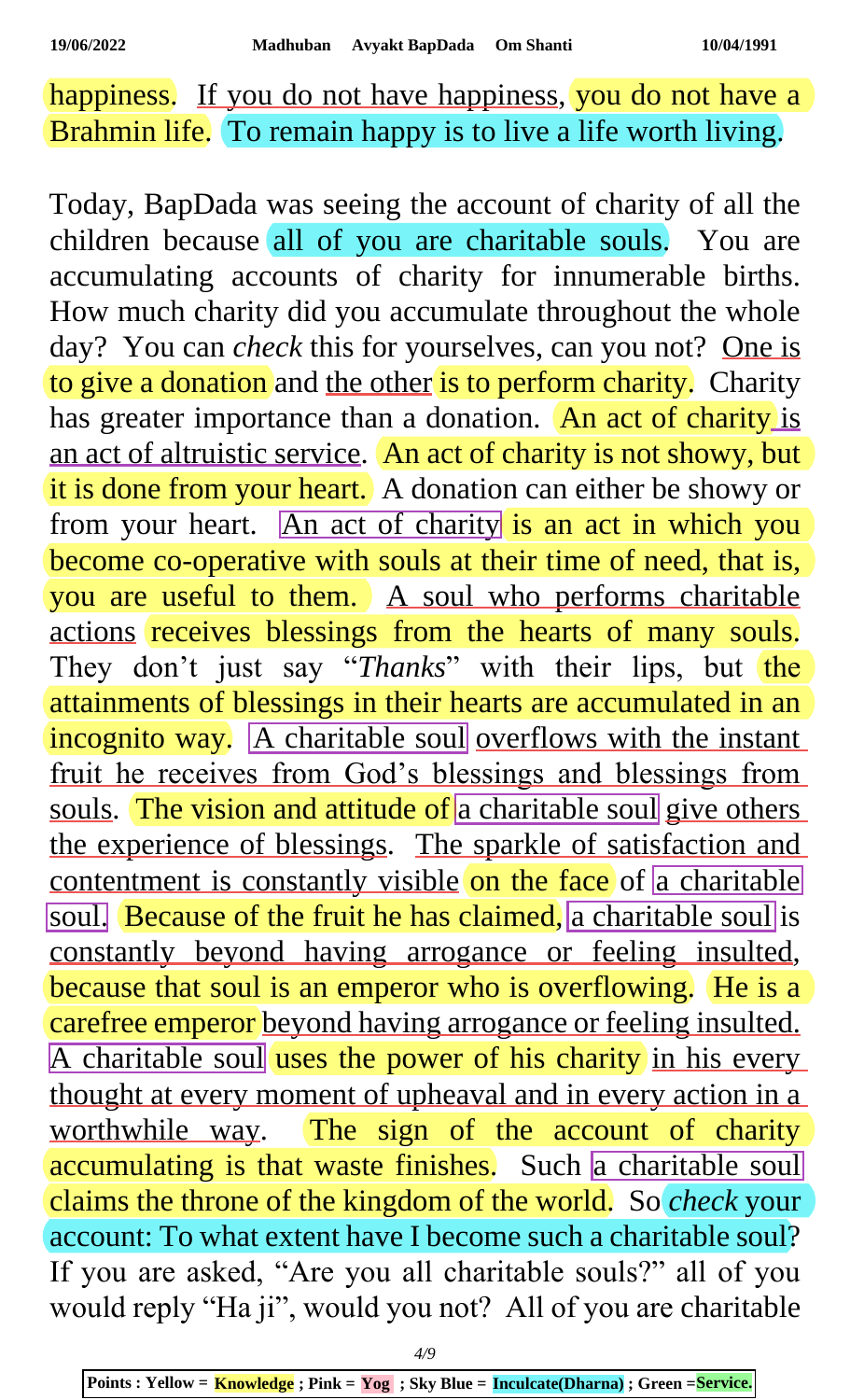souls, but numberwise. Or, are all of you *number one*? You are numberwise, are you not? How many will sit on the throne in the golden and silver ages? Will all of you sit on it together? So, all of you are numberwise, are you not? Why is the *number* created? What is the reason? BapDada especially *checked* one special aspect of the children. That one thing becomes an obstacle to your becoming *number one*.

Now, during the Year of Tapasya, does everyone have the aim of becoming complete or of becoming numberwise? You want to become complete, do you not? All of you speak one *slogan* and you also write it and display it. That *slogan* is: Give happiness and take happiness. Don't cause sorrow and don't take sorrow. This *slogan* is firm. So, what was the *result* that Baba saw? The *majority* pays *attention* to not causing sorrow. However, only half the *slogan* is OK. In terms of causing, you think that you should not cause sorrow but, when it comes to taking, you say, "That one caused me sorrow, and that is why this happened." "That one said this, this one did that, and that is why this happened." You make a *judgement* in this way, do you not? You become your own lawyer and present your *case* with these things. So, you pay *attention* well to half the *slogan*; you should *underline* it even more. At least there is *attention* paid to half the *slogan!* However, the *attention* paid to the other half of the *slogan* is in name only. That one caused sorrow, but why did you take it? Who told you to take it? Is it the Father's shrimat to take sorrow, to fill your apron with sorrow? So, don't cause sorrow and don't take sorrow. Only then will you become a charitable soul; only then will you become a tapaswi soul. To become a tapaswi means to have transformation. Therefore, take any sorrow they cause you in the form of happiness. Bring about transformation; only then will you be called a tapaswi. Consider defamation to be praise. You will then be called a charitable soul. Mother Jagadamba constantly made this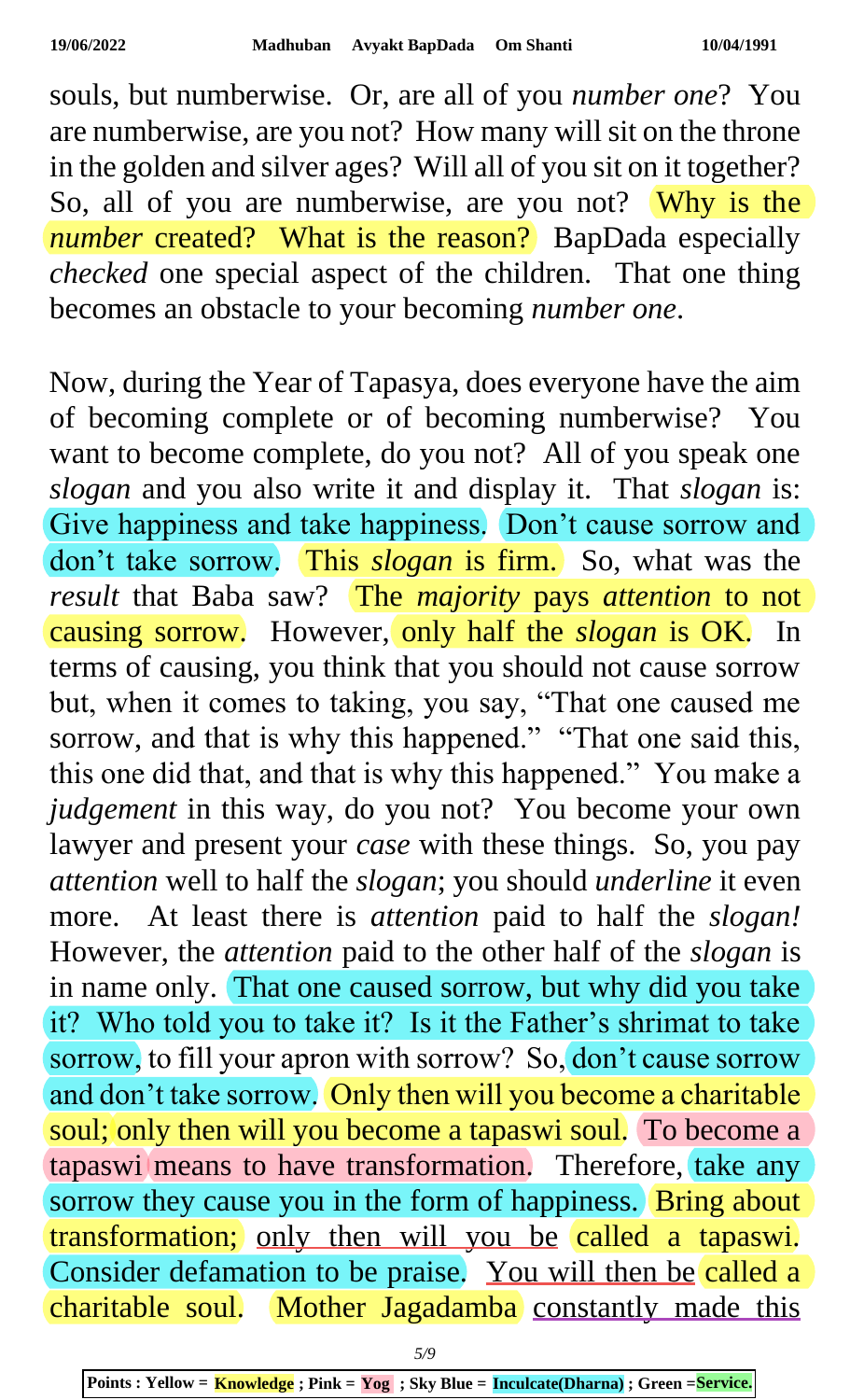lesson firm for all the children: See the souls who insult you or cause you sorrow with the vision of being an embodiment of mercy. Don't see them with the vision of defamation. They may insult you but you must offer them flowers. You will then be called a charitable soul. Embrace those who insult you with your heart. Don't embrace them superficially but with your heart with your mind. So this is the aspect that becomes an obstacle in your being able to accumulate your account of charity. I must not cause sorrow. I must not cause it, but I must not take it either. Since it is not anything good, why do you take that rubbish and accumulate it? When you take sorrow, you accumulate rubbish. What will emerge from the rubbish? *Germs* in the form of traces of sin. You don't commit big sins. Traces of sin now remain, but there shouldn't be even a trace. Many children say very sweet things to Baba. Everyone has a heart-to-heart conversation and says very sweet things. One *slogan* has become firm for everyone. "We didn't want it to happen, but it happened." If you didn't want it to happen, who else wanted it to happen that you say it happened? Is there any other soul? "It should not happen but it happens." Who is saying this? Is some other soul saying this, or are you saying it? You will not prove your tapasya through these things. Whatever should not happen, whatever should not be done: for that not to happen or be done is a sign of a charitable soul. BapDada receives such stories from many children every day. When they speak, they tell a story in such an *interesting* way that one keeps listening. Some of you have a habit of creating long stories, and others tell short stories but you tell many stories. Today, it is the last dip of this year's meetings. All of you have come for a dip, have you not? On the path of devotion too, when they take a last dip, they definitely have one thought or another. They either sacrifice something or they have some selfish motive. They have both types of thought. During the Year of Tapasya, have the thought, "Throughout the day, with my thoughts,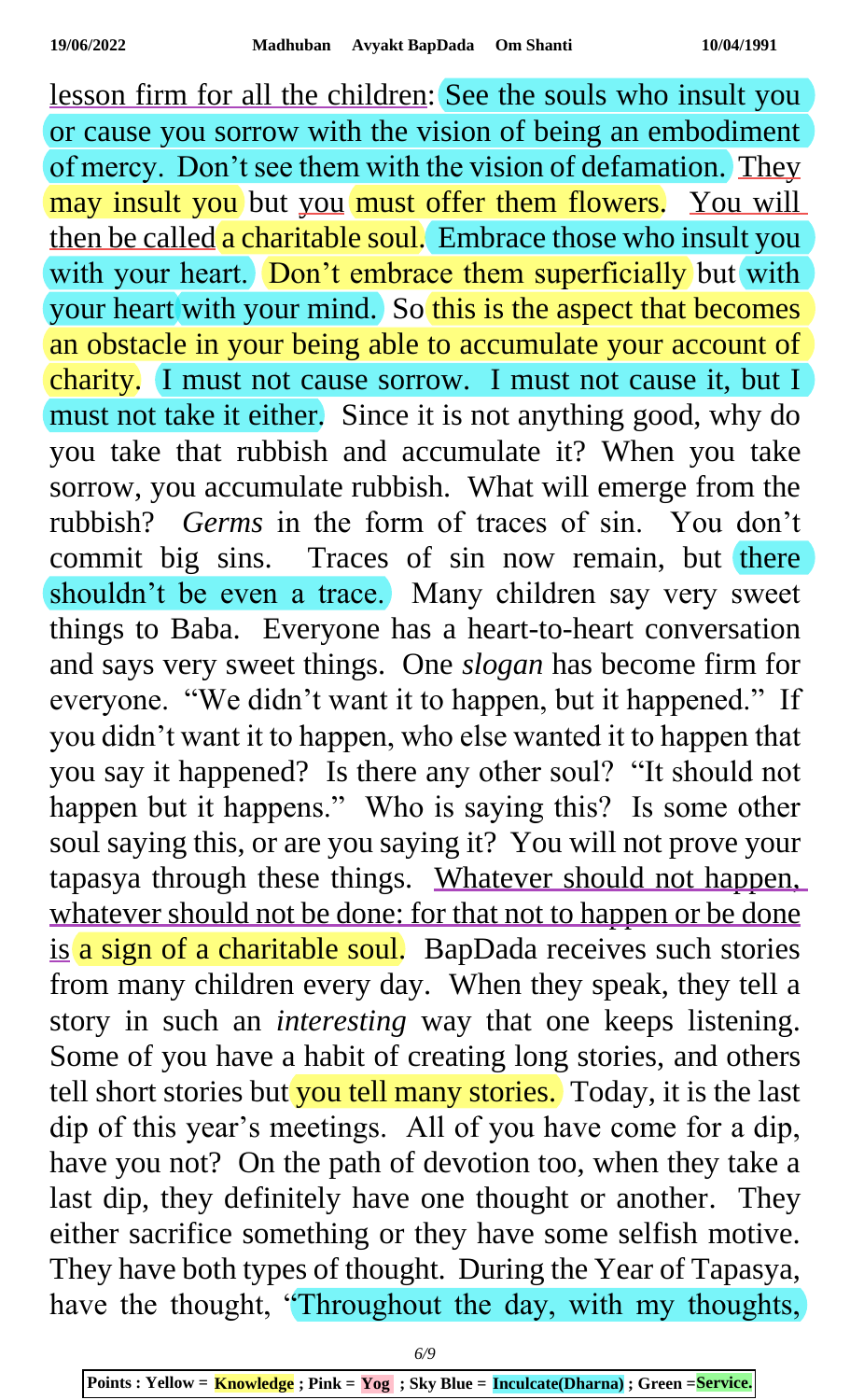with my words and with my deeds, I will be a charitable soul and perform charity." You were just told about a sign of charity. The instant fruit of charity is that blessings are received from every soul and charity is accumulated in every thought. Blessings are accumulated through your words, and thanks from everyone's heart should emerge for your cooperation in your relationships and connections. This is called tapasya. Such tapasya will become the basis for world transformation. You will receive a *prize* with such a *result*. So, then, don't tell any stories about what happened. Actually, all the *teachers* should claim the first *prize*. Along with them, the Madhuban residents should also claim it. Why is that? The wave of Madhuban and the wave of the instrument *teachers* easily reach those in households and *Godly students*. So, all of you will claim a *number* ahead anyway. It will now be seen whose names come up for the *prize*. Will it be the names of the *teachers*, of the Madhuban residents or of the *Godly students*? *Double* foreigners too are making intense efforts. BapDada has many *prizes*. Whoever wishes to claim them can do so. There is no lack of *prizes*. The treasure-store is full. Achcha.

All of you have come to this gathering. Did you enjoy it or was there some difficulty? The rain welcomed you, for nature also has love for you. You didn't get frightened, did you? You have received good Brahma bhojan, have you not? You have been pushed around for 63 births and you have now found the destination. You at least have three square feet of land! Such a huge *hall* has been built, and so you increased the beauty of the *hall*. The *hall* is being used in a worthwhile way. There wasn't any difficulty, was there? However, this doesn't mean that you keep holding gatherings like this. The facilities also have to come with the creation. Achcha.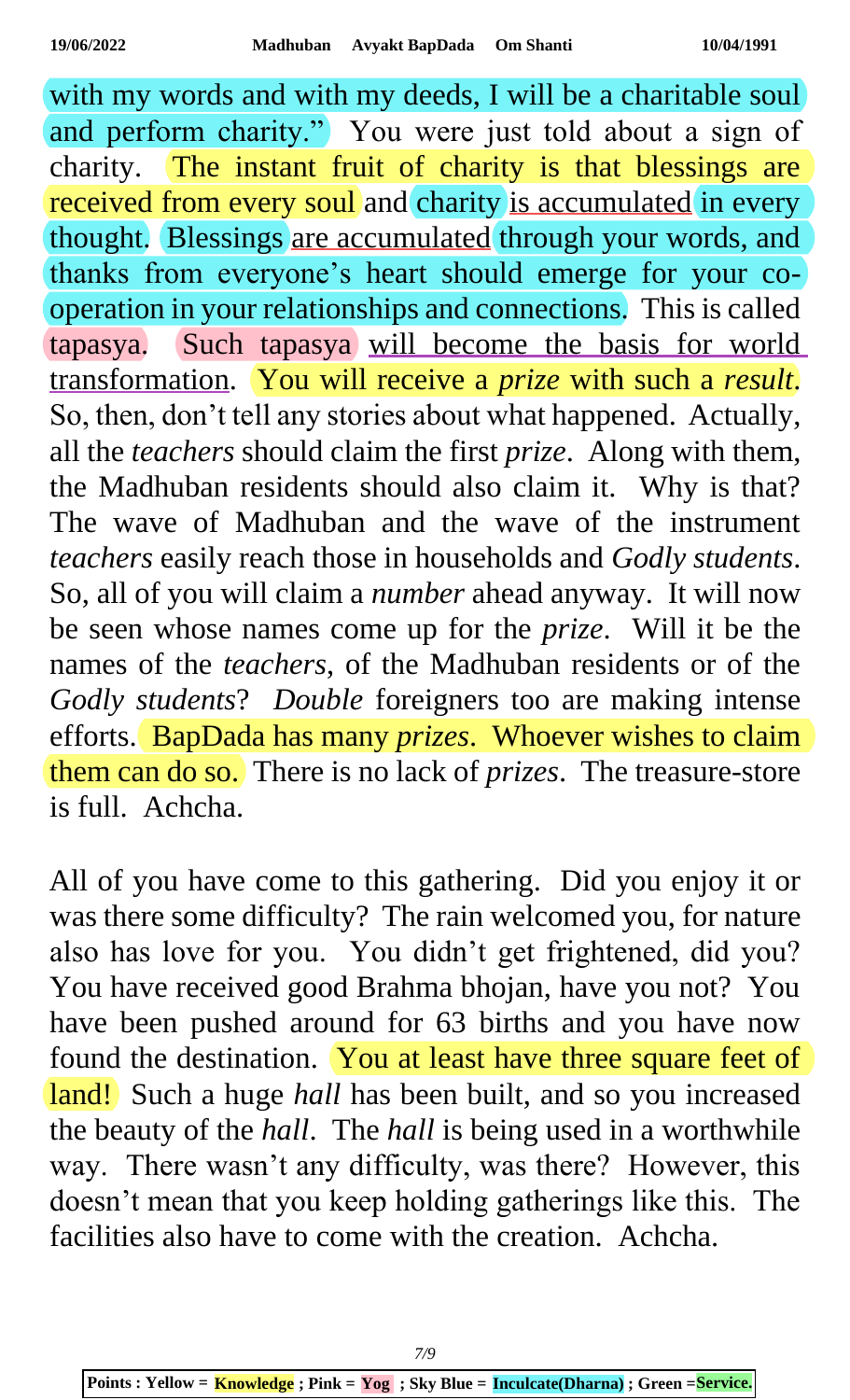To all the elevated souls who are children and so masters, to the charitable souls who constantly accumulate charity with every step, to the special souls who are constantly seated on the heart-throne and have a right to the throne of the world, to the souls who are *master* oceans of happiness and constantly give happiness and take happiness, to the children who are *master* bestowers and who remain constantly happy giving happiness to everyone, BapDada's love, remembrance and namaste.

## **BapDada speaking to the Dadis:**

BapDada saw that all the maharathis did very good service from their hearts of making everyone powerful, and so there is no need for Baba to thank you, for you have accumulated a lot in your accounts. You have accumulated very big accounts. BapDada is more than multi-million times pleased to see the courage, zeal and enthusiasm of the mahavir children. You maintained courage and the gathering remained constantly tied with a thread of love and there was therefore success. The gathering is strong, is it not? The small rosary is strong. The bracelet is ready. The rosary is not ready, but the bracelet is ready, is it not? This is why even a small rosary is worshipped. The big one is still being prepared. That will also be prepared; it has to be prepared. You were told that some of the beads are ready for the big rosary. There is a small *margin* for making the beads come together. The small garland is being prepared very well. Because of this garland, there is easy success and success is always garlanded around the necks of the beads of the garland. A tilak of victory is applied. BapDada is pleased. Multi-million times congratulations. You are the instruments. The Father is Karavanhar (the One who inspires). Who are the ones who do it? You are the ones who are the instruments

who do it. The Father is the *Backbone*. This is why it is very